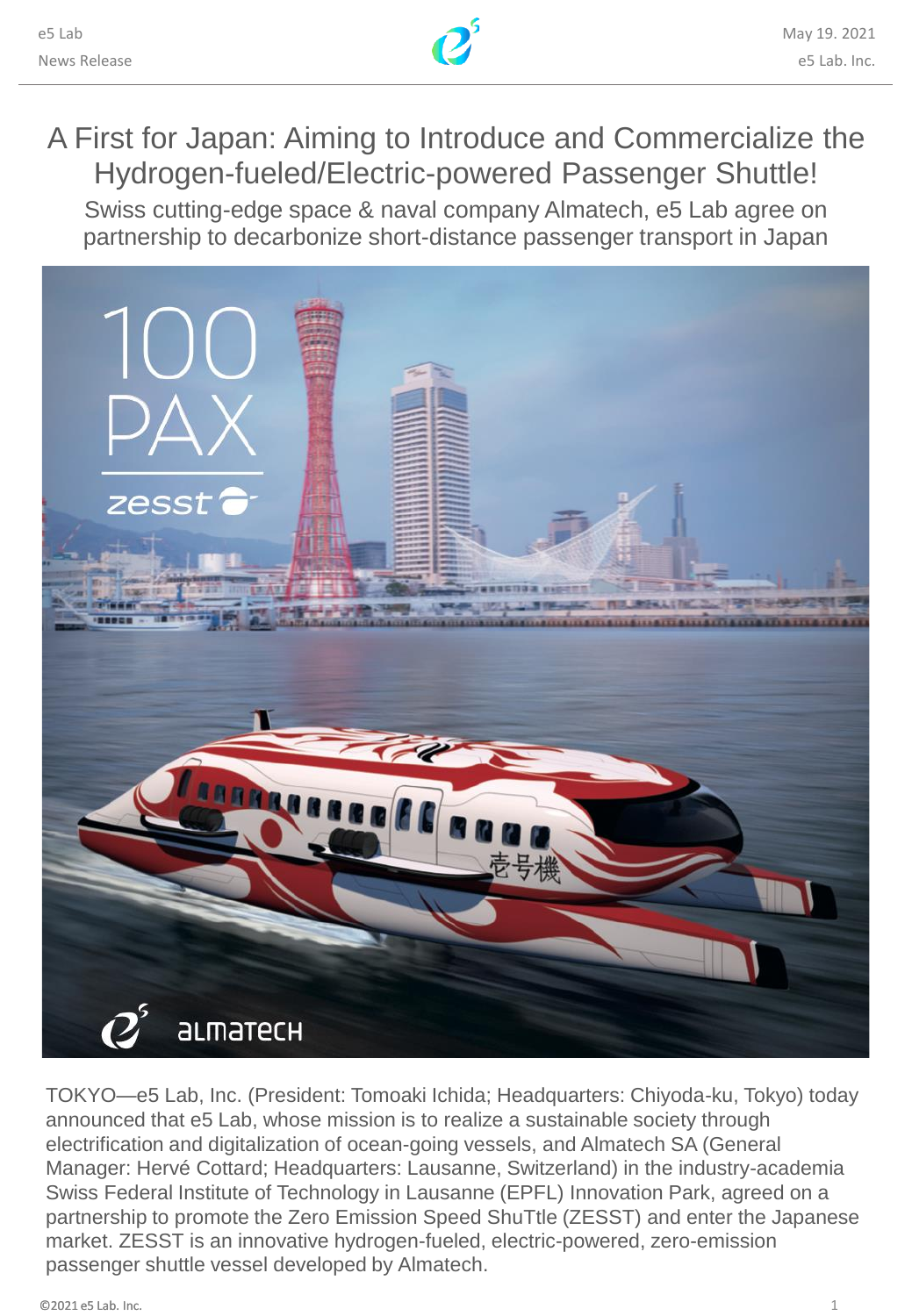

This partnership was signed by videoconference at 16:30 Japan time (9:30 Swiss time) on May 19, 2021, at the Swiss Embassy in Japan and EPFL Innovation Park.

Engineers at Almatech, who have been involved in space technology development and naval architecture for more than 12 years, spent about three years developing ZESST. This hydrogen-fueled shuttle is equipped with high-efficiency hydrogen fuel cells and lithium-ion batteries. Energy consumption per passenger/cruising range is about one-fifth of conventional diesel engine-powered vessels. The hull structure, which uses new-generation composites made with plant-based fibers, realizes a further reduction in the vessel's environmental impact. Because ZESST combines speed, comfort, and safety, and uses no fossil fuels at all, it does not exhaust GHGs, SOx, NOx, and PMs, and generates minimal wake and noise. Japan, as a maritime nation, is expected to adopt it as the next-generation Mobility as a Service (MaaS) on the water. The design is adaptable to vessels of various sizes (50~400 passengers) based on a modularized core system.

The ocean shipping industry is one of the sectors aiming to reduce GHG emissions on a global scale, and Japan, as an island country surrounded by sea, also faces urgent and specific needs to reduce GHG output.

## [Outline of Almatech SA]

Swiss high-tech company, established in EPFL Innovation Park in 2009, specializing in development and realization of complex systems related to space technology and naval architecture. One of its main projects is construction of the entire structure of the Switzerland's first space telescope, CHaracterising ExOPlanets Satellite (CHEOPS), for the European Space Agency. In 2011, Almatech participated in the Hydroptère project, which aimed to develop a new type of high-speed yacht, and set a world water speed record using hydrofoils optimized by Almatech.

Almatech website: <https://almatech.ch/>



Sentinel-5 optical structure and radiator 4 models in 3 years

# **AIRBUS**

- Manufacturing design
- Manufacturing sandwich panels
- Adhesion of CFRP struts/Ti end fittings
- Manufacturing technology for all components and acceptance tests
- Assembly of body and radiator
- Environmental test





CHEOPS optical vertical line assembly 3 models in 2 years

- Dynamic FEM modeling, leading to CFRP layer
- A broad range of stability assessment of CFRP layout from -80°C to 80°C
- On-orbit stability verified by test





Hydroptère

- Optimization of fluid structure
- Measurement of structural deformation during sailing
- Development of simulation software
- Set world record sailing speed – 95.11km/h